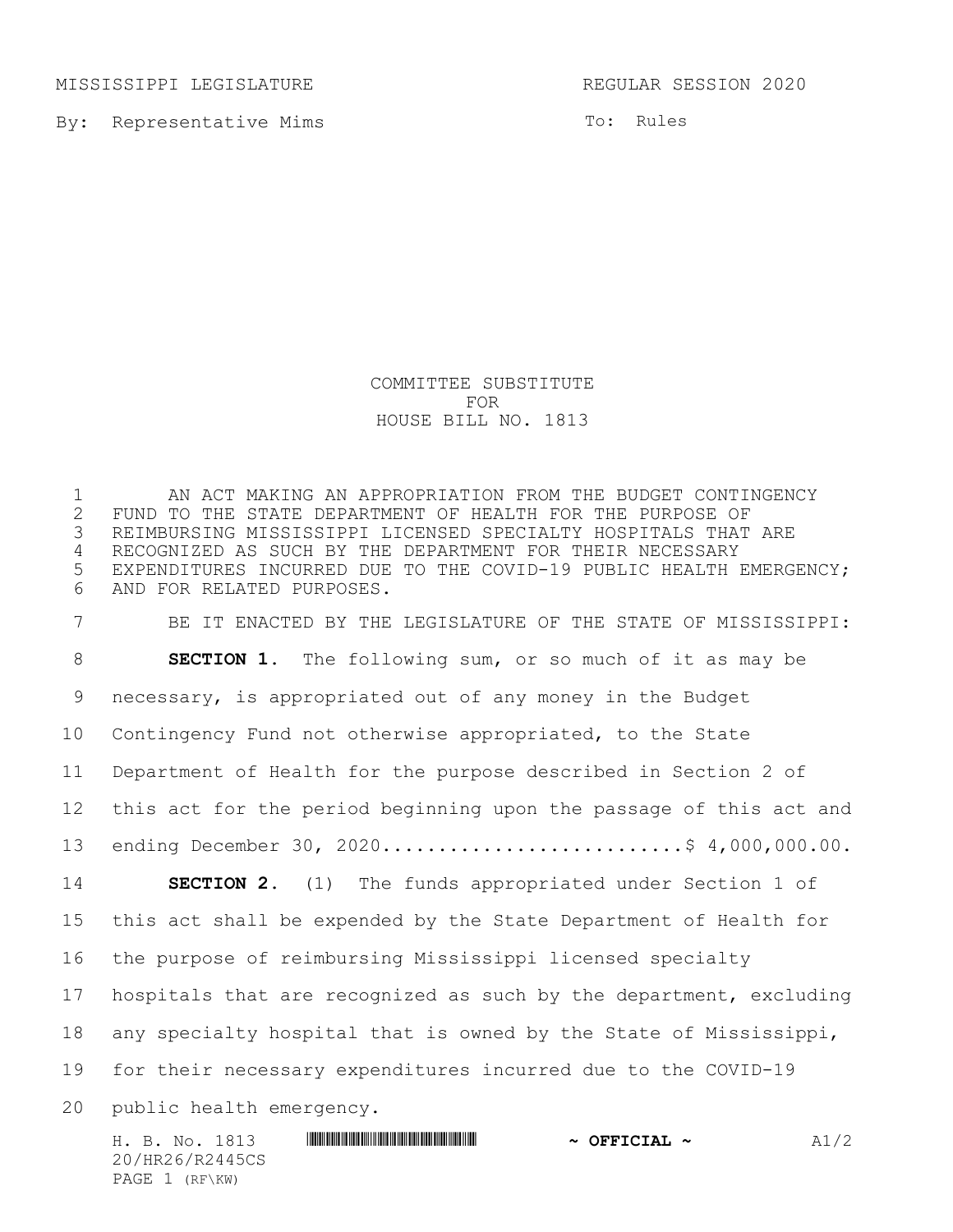(2) The department shall determine the maximum possible amount available to each specialty hospital using a formula based on the number of licensed beds in the hospital. A specialty hospital shall be eligible to receive the amount determined under that formula or the actual amount of the necessary expenditures incurred by the hospital due to the COVID-19 public health emergency, whichever is the lesser amount.

 (3) As a condition of receiving the funds under this section, each specialty hospital shall provide monthly reports to the department with detailed information about the allowable expenses of the hospital related to treating COVID-19 patients.

 (4) The department may retain up to Sixty Thousand Dollars (\$60,000.00) of the funds appropriated under Section 1 of this act for the expenses of the department incurred in administrating the provisions of this act.

 **SECTION 3.** (1) As used in this section and Section 4 of this act, the term "agency" means the State Department of Health. (2) The agency shall not disburse any funds appropriated under this act to any recipient without first: (a) making an individualized determination that the reimbursement sought is, in the agency's independent judgment, for necessary expenditures incurred due to the public health emergency with respect to COVID-19 as provided under Section 601(d) of the federal Social Security Act as added by Section 5001 of the federal Coronavirus Aid, Relief, and Economic Security (CARES) Act and its

H. B. No. 1813 \*HR26/R2445CS\* **~ OFFICIAL ~** 20/HR26/R2445CS PAGE 2 (RF\KW)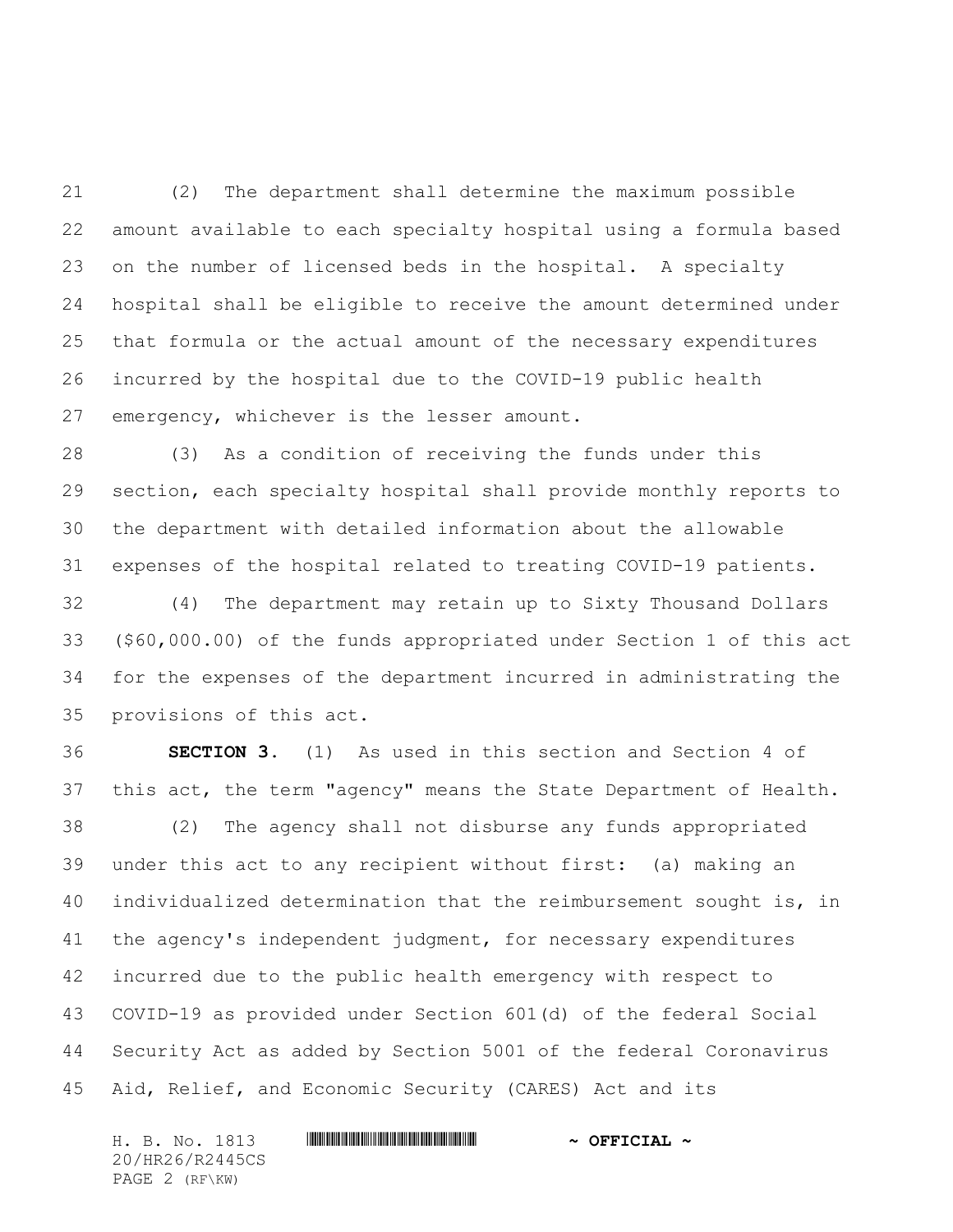implementing guidelines, guidance, rules, regulations and/or other 47 criteria, as may be amended or supplemented from time to time, by the United States Department of the Treasury; and (b) determining that the recipient has not received and will not receive reimbursement for the expense in question from any source of funds, including insurance proceeds, other than those funds provided under Section 601 of the federal Social Security Act as added by Section 5001 of the CARES Act. In addition, the agency shall ensure that all funds appropriated under this act are disbursed in compliance with the Single Audit Act (31 USC Sections 7501-7507) and the related provisions of the Uniform Guidance, 2 CFR Section 200.303 regarding internal controls, Sections 200.330 through 200.332 regarding subrecipient monitoring and management, and subpart F regarding audit requirements.

 **SECTION 4.** (1) As a condition of receiving and expending the funds appropriated to the agency under this act, the agency shall certify to the Department of Finance and Administration that each expenditure of the funds appropriated to the agency under this act is in compliance with the guidelines, guidance, rules, regulations and/or other criteria, as may be amended from time to time, of the United States Department of the Treasury regarding the use of monies from the Coronavirus Relief Fund established by the CARES Act.

 (2) If the Office of Inspector General of the United States Department of the Treasury, or the Office of Inspector General of

H. B. No. 1813 \*HR26/R2445CS\* **~ OFFICIAL ~** 20/HR26/R2445CS PAGE 3 (RF\KW)